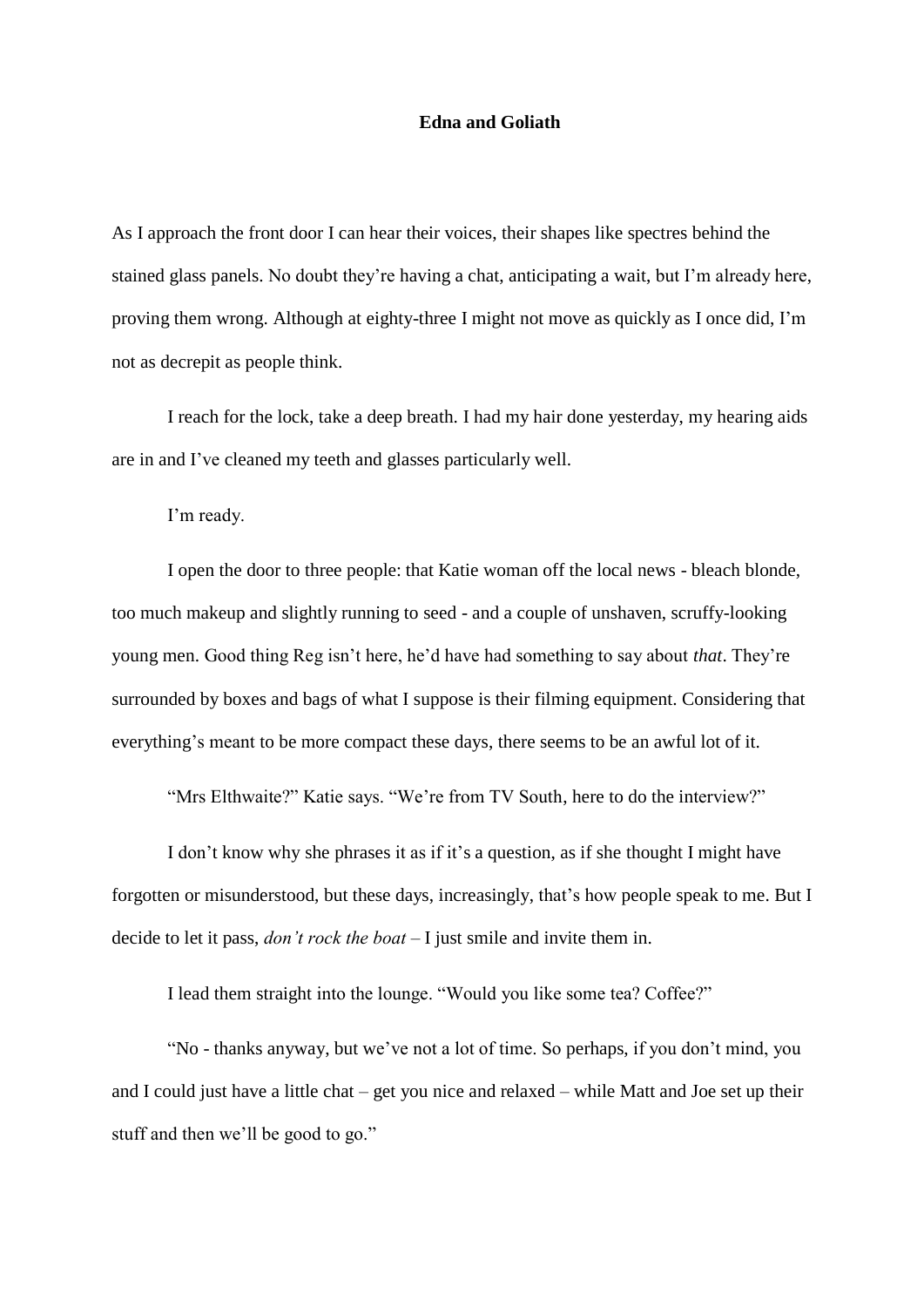*Good to go.* That's what this is all about. Three years ago the council decided that this street and half a dozen others surrounding it should be wiped out and redeveloped.

I can see Reg now, reading that first letter, his look of outraged disbelief. For months afterwards there were innumerable letters, phone calls, meetings, and then, last year, a final verdict: obliteration. No further appeal. You could see why it went that way: all the remaining residents, bar us, had gone. Now, without Reg, there's just me – stranded here like a beached sea-turtle and not at all *good to go*.

He might have thrown in the towel at that stage, but before we'd had time to really digest the news the media got hold of it and the whole thing exploded into one of those – what do they call its? – *cause celebres*. People taking sides, writing to the papers, petitioning politicians on our behalf - and now there's talk of a sit-in or something similar. Hence this interview.

"Mrs Elthwaite?" Katie says again. "Or may I call you Edna? – it makes it more personal."

"Fine." Good thing Reg isn't here, it would have been *Mr Elthwaite* or nothing. He used to go spare, even in his last days in hospital, when the nurses called him Reg.

"So, Edna. What we want to do with this piece, obviously, is to get people on your side. Make them fully aware of the terrible injustice you're facing, galvanise them into supporting your cause."

## "Alright."

"I need you to really open up about how you feel about this and your fears for the future. It must be hugely painful to have your home taken from you after fifty-seven years."

"It's difficult, yes."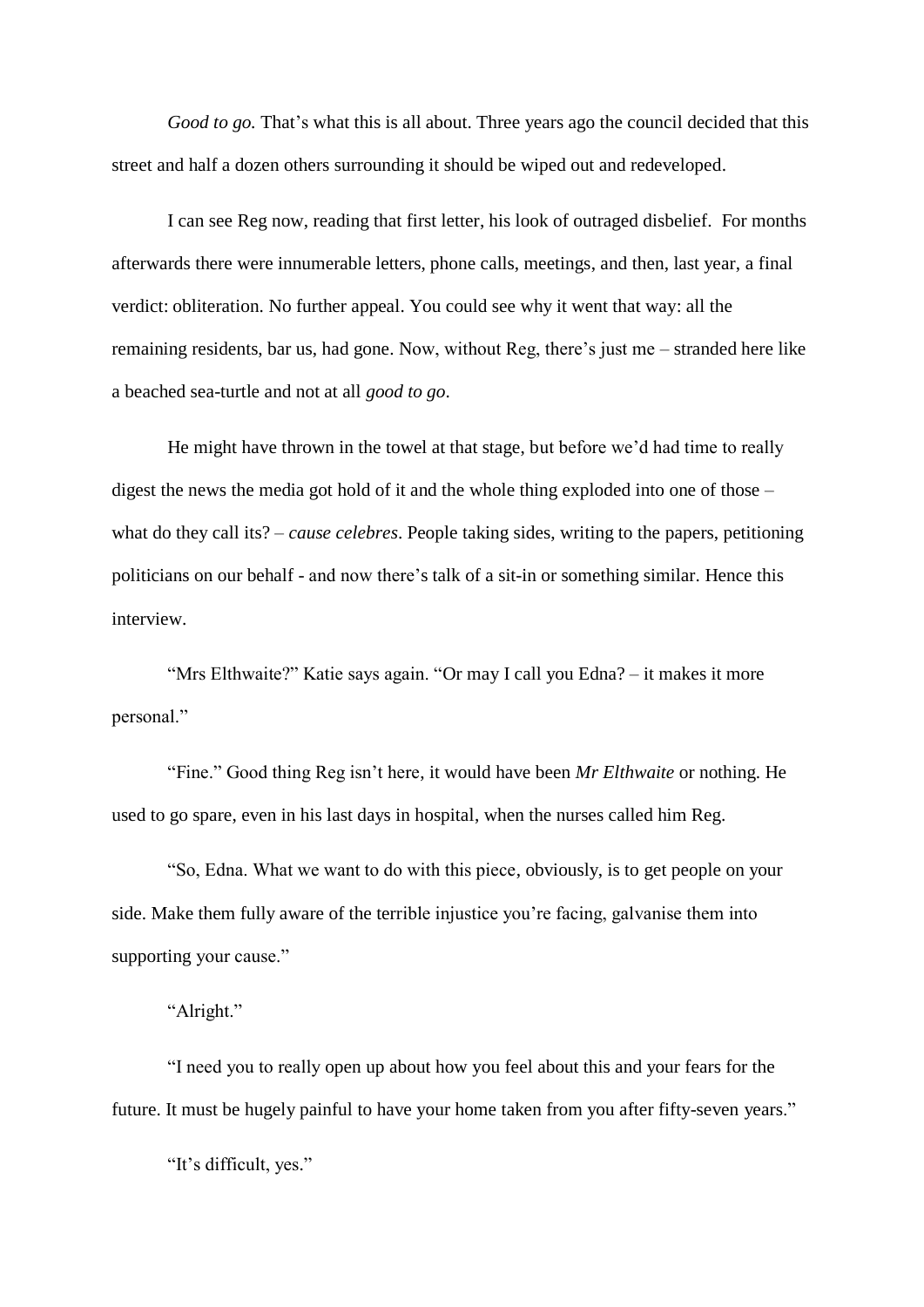"Oh, excuse me, I just need to take this." Katie makes for the door, already speaking into her phone.

*Fifty-seven years*. We moved here when Reg was thirty and I was twenty-six. He'd not long been promoted to office manager at the insurance company where he'd worked since leaving school and he was cock-a-hoop. His wife a school-teacher and him the first in his family with a white-collar job. He felt we were top of the heap.

When we'd married five years earlier we'd bought a tiny, unmodernised terrace on the other side of town and for a while we thought that was pretty fine. But this, a semi with all mod-cons in a single street of Victorian villas, this was something else. *A nicer class of dwelling, altogether,* I remember Reg saying.

Unsurprisingly we fell in love with it at first sight and bought it quickly - afraid that we might be unmasked as working class and not-quite-suitable buyers. And from then on, I suppose because he was so proud of what we'd achieved, and because we didn't have children to occupy our time, Reg adopted a very proprietorial attitude towards the entire street.

There was no doubt that these houses were pretty and even though we were still young when we came, we both vastly preferred their traditional features to the stark, angular boxes being built as new housing. Equally, we loved the spaciousness of the tree-lined avenue itself and the fact that every dwelling on it had both a paved area at the front and a good-sized garden to the rear. The bucolic view that greeted you when you turned into the street settled around you like a comforting blanket. *Home.*

"Sorry about that." Katie comes back into the room. I wonder who she's been talking to - her husband, lover, mother? - probably nothing to do with work. These days no one ever seems to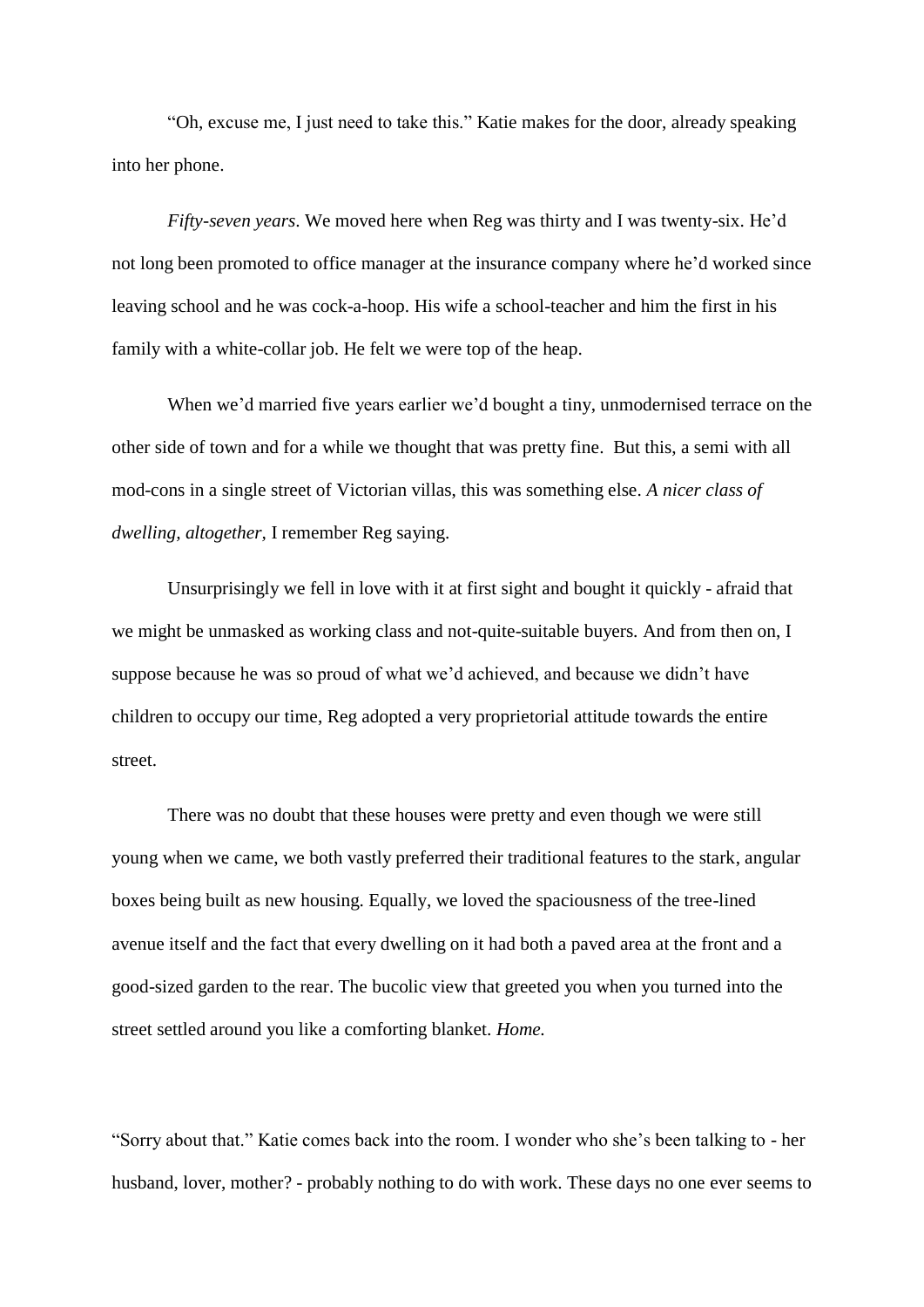consider the person in front of them as more important than their phone. S*o bloody rude,* Reg would say.

The two young men are waiting now, camera and microphone at the ready. "We need to get on," one mutters.

"Okay. So, Edna, I'm just going to do an introductory piece to camera – setting the scene, and then I'll ask you some questions. Please say what you think, but keep it short if you can. Ready…?"

I nod and she glances at her notepad and launches into her speech. *David and Goliath… victims… valiant struggle… defenceless old people… support…* I don't need to listen to her every word.

Living here meant everything to Reg. He never wanted to move again, even when we might have afforded a place in the really posh part of town: G*rand of course, but not as graceful as* our *street.*

For quite some years we knew exactly who lived in every house. Of course, it helped that Reg was the Neighbourhood Watch organiser but even so, the people here were *our sort of people,* as he often said. So we had street parties – the first for the Queen's Silver Jubilee, and then because everyone had loved it so much, one every summer after that. And fireworks, barbecues, best garden in the street competitions … it was a glorious time.

But then, as children grew and left home and the world itself changed, our neighbours started to sell-up, drift away. Partly this was fuelled by the streets around us being taken over by immigrants which didn't bother me - I found it very interesting - though Reg was far from impressed. *It's not that I'm a racist, they just do things differently*, he'd say. And after a while he didn't say anything at all, for fear that his words might be misconstrued.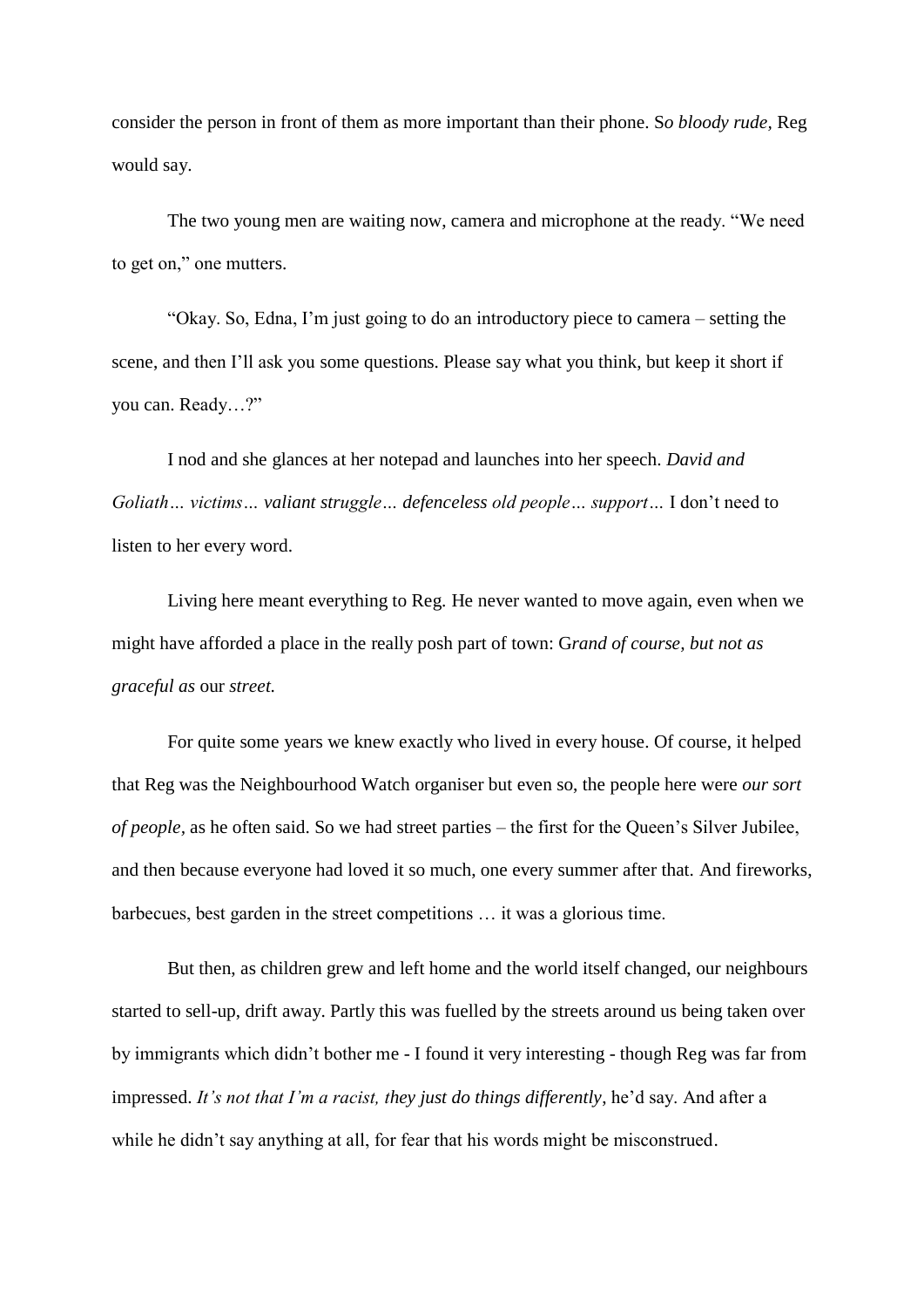At last Katie turns to me. "So, Edna, being forced to leave your home - how do you feel about that?"

My brain freezes for a moment, but I make myself concentrate. "It's sad, a waste. It's a shame they can't do something with these houses rather than just knock them down. And in this street they'll be uprooting all the trees and gardens too."

"You must be angry?"

"I suppose so. All that work people once did, all the pride they took in where they lived. It'll all be gone"

"And your husband - I understand that, sadly, he died six months ago. What do you think he would be feeling now?"

"Reg would still be fighting. He wasn't the sort of man who would ever give up." I can see from Katie's look that she wants me to say more. But what? If I really told her what Reg was like we'd be here for hours. So I just murmur, "It's different when you're alone."

She smiles, looking uncomfortable. "And what do you think about this plan for a sitin – do you think it will make a difference?"

"Probably not. But some people believe it will." If we were just chatting I might have told her that I organised one of those once, years ago, when they were threatening to close the school. Teachers and parents - a real wartime spirit - three days it went on for. And it made them change their minds. That was worth fighting for. But this, a house, a street, me – what does it matter?

"So what would you say to anyone else who's facing this sort of situation – little people being crushed by faceless bureaucracy?"